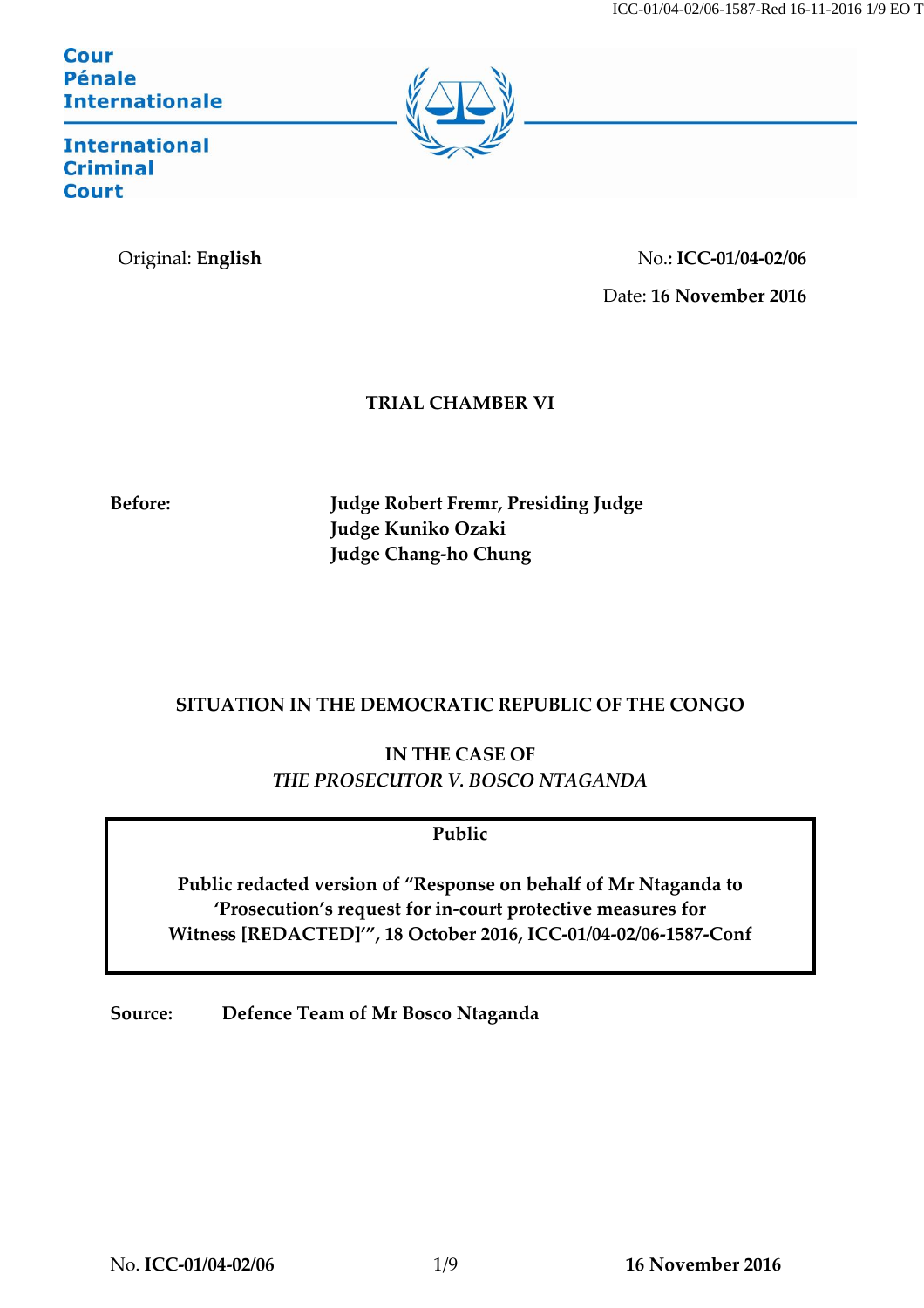# **Document to be notified in accordance with regulation 31 of the** *Regulations of the Court* **to:**

| The Office of the Prosecutor                                   | <b>Counsel for the Defence</b>                                  |
|----------------------------------------------------------------|-----------------------------------------------------------------|
| Ms Fatou Bensouda                                              | Me Stéphane Bourgon                                             |
| Mr James Stewart                                               | Me Christopher Gosnell                                          |
| Ms Nicole Samson                                               | Mlle Margaux Portier                                            |
| <b>Legal Representatives of Victims</b><br>Ms Sarah Pellet     | <b>Legal Representatives of Applicants</b>                      |
| Mr Dmytro Suprun                                               |                                                                 |
| <b>Unrepresented Victims</b>                                   | <b>Unrepresented Applicants (Participation</b><br>/ Reparation) |
| The Office of Public Counsel for<br><b>Victims</b>             | The Office of Public Counsel for the<br>Defence                 |
| <b>States' Representatives</b>                                 | <b>Amicus Curiae</b>                                            |
| <b>REGISTRY</b>                                                |                                                                 |
| Registrar<br>Mr Herman von Hebel                               | <b>Counsel Support Section</b>                                  |
|                                                                |                                                                 |
| <b>Victims and Witnesses Unit</b><br>Mr Nigel Verrill          | <b>Detention Section</b>                                        |
| <b>Victims Participation and Reparations</b><br><b>Section</b> |                                                                 |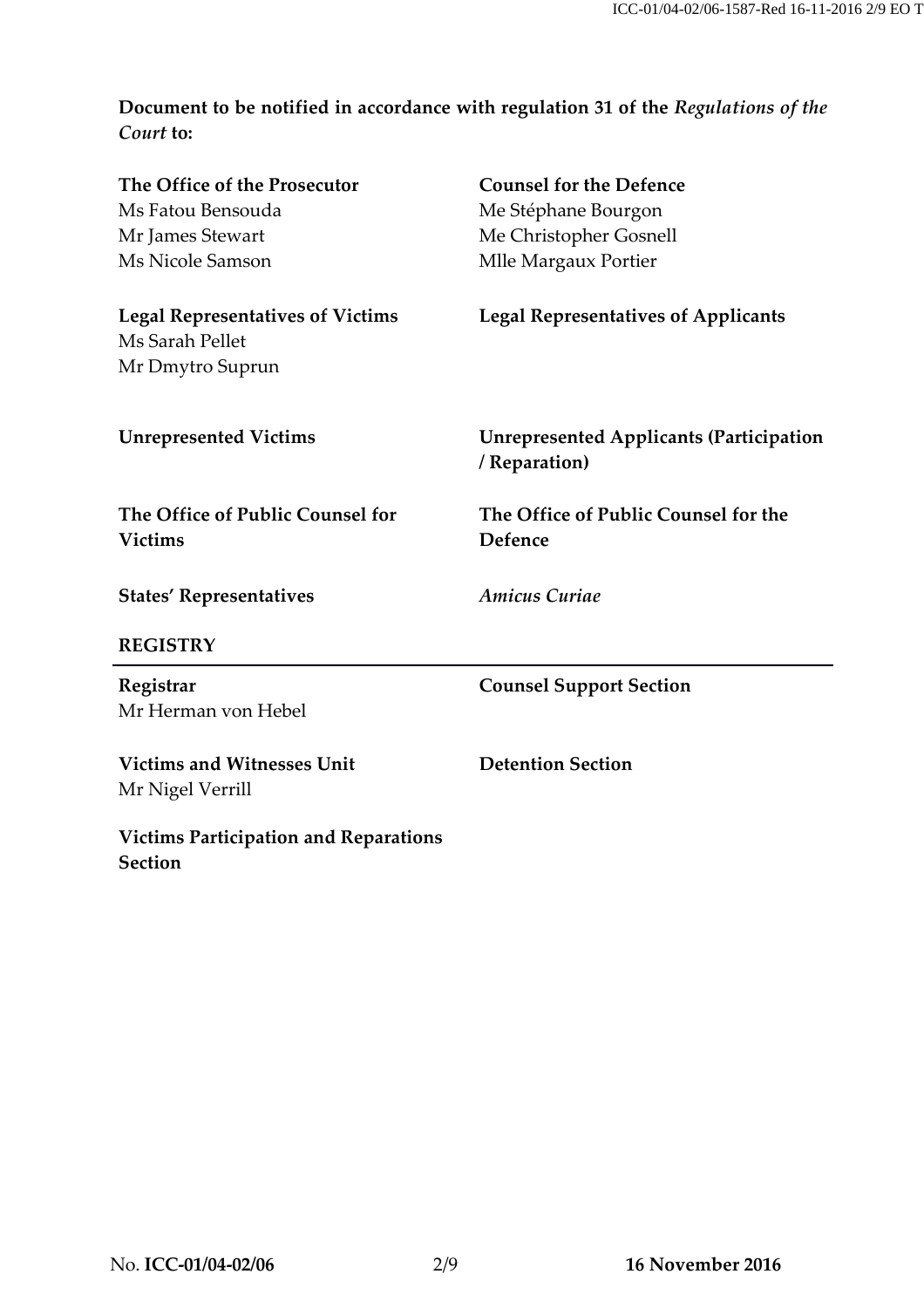Further to: (i) the confidential redacted version of the "*Prosecution's request for incourt protective measures for Witness [REDACTED]*" submitted by the Office of the Prosecutor ("Prosecution") on 11 October 2016 ("Request");<sup>1</sup> and (ii) Trial Chamber VI ("Chamber")'s "*Supplemental decision on matters related to the conduct of proceedings*" ("Supplemental Decision on Conduct of Proceedings") issued on 27 May 2016<sup>2</sup> Counsel representing Mr Ntaganda ("Defence") hereby submit this:

### **Response on behalf of Mr Ntaganda to "Prosecution's request for in-court protective measures for Witness [REDACTED]"**

#### **"Defence Response"**

- 1. The Defence opposes the Prosecution's request that Witnesses [REDACTED] be granted in-court protective measures. The Prosecution has not – as far as the Defence can tell from the *inter partes* material filed in support of the Request – presented a signed statement from the witness affirming his subjective fears, let alone describing the objective basis for those fears. The absence of such an affirmation, in itself, should lead to denial of the Request.
- 2. Even if such a statement were produced, the Request is not otherwise adequately substantiated. The supposed "intimidation" of [REDACTED] or his family [REDACTED] amounts, as far as the information provided shows, to nothing more than public criticism. Removing the trial from public view as a reaction to such criticism is not in the interests of justice. Furthermore, no credible information has ever been placed before the Trial Chamber that any Prosecution witness has faced retaliation for their testimony.

<sup>1</sup> ICC-01/04-02/06-1576-Conf-Red.

<sup>&</sup>lt;sup>2</sup> "Supplemental decision on matters related to the conduct of proceedings", 27 May 2016, ICC-01/04-02/06-1342.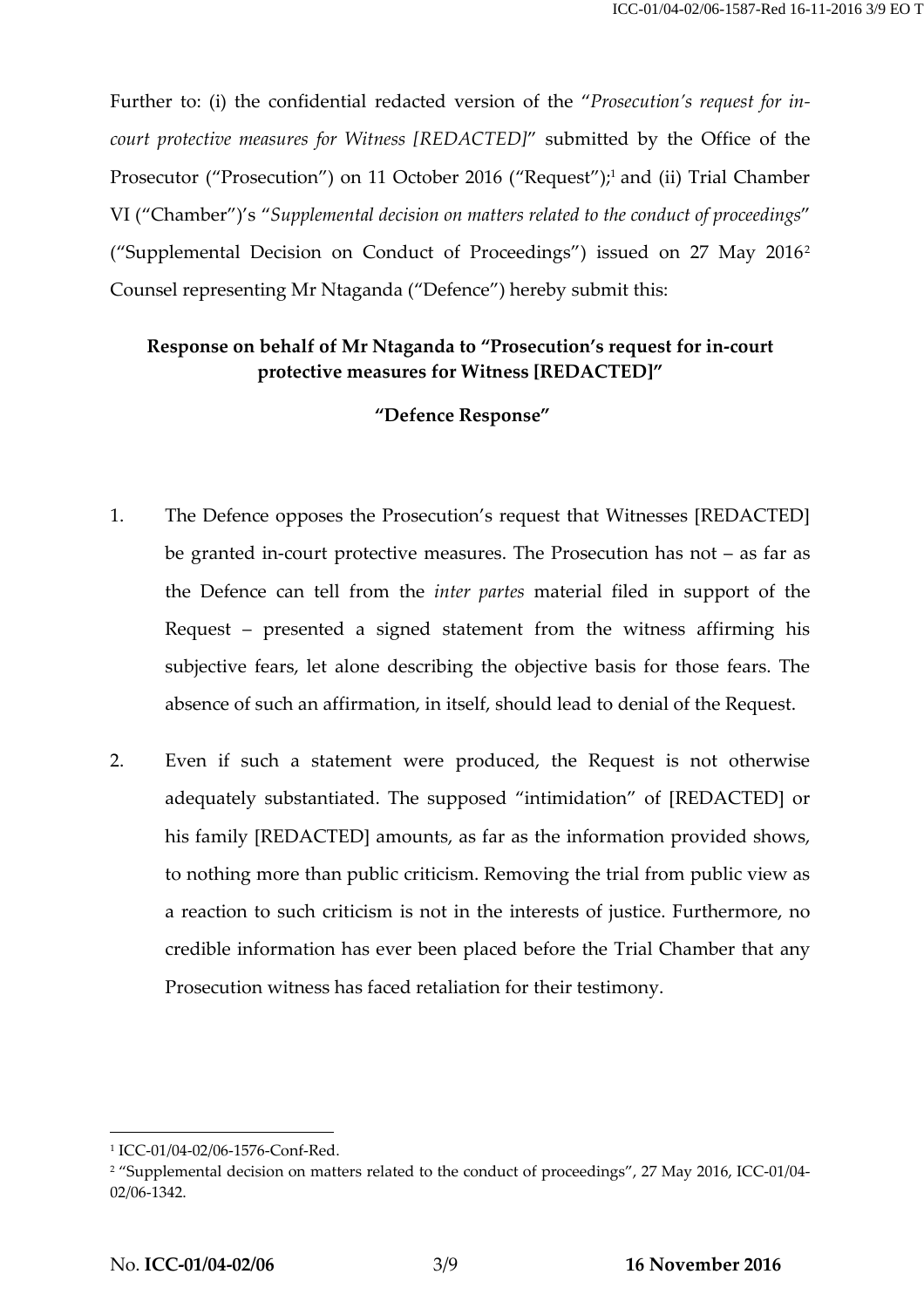# **I. The Prosecution has provided no signed statement by the person seeking the protective measures**

- 3. In-court protective measures should not "routinely be made in the expectation that they will routinely be granted."<sup>3</sup> Such requests have, however, now become so routine in this case that the Prosecution does not even bother to provide any affirmation from witnesses memorializing: (i) the subjective fears meriting such a request; or (ii) the "objectively justifiable risk" substantiating such fears.
- 4. No less than a signed affirmation from the witness on whose behalf the measures are sought should be required by the Trial Chamber. Other international tribunals have required no less when they are asked to deviate from the principle of public trial, $4$  and no less should be required at the ICC. The rights of the accused are not the only interest safeguarded by a fair and public trial. The insistence expressed by the [REDACTED] [REDACTED] that

<sup>3</sup> ICC-01/04-01/06-T-153-Red2-ENG, 63:19-21.

<sup>4</sup> *The Prosecutor v. Karadžić*, Case No. IT-95-5/18-T, 17 October 2012, para.7 ("[h]aving reviewed the Declaration, the Chamber finds that the Accused has failed to provide sufficient information to determine whether the Witness would face an objectively grounded risk to his security or welfare should the Witness testify in open session. Nothing in the Declaration, which remains very general, indicates an objective threat to the Witness's security or welfare. Protective measures may not be granted on the basis of a broad statement not related to any objective risk to the security or welfare of the Witness or his family"); *The Prosecutor v. Karadžić*, Case No. IT-95-5/18-T, Decision on Accused's Motions For Protective Measures For Witnesses KW289, KW299, KW978, and KW543, 1 November 2012, para.11 ("[t]he Chamber reminds the Accused that it is his obligation to fully reflect the concerns of a witness in future protective measures motions at the time that those motions are filed."); *The Prosecutor v. Karadžić*, Case No. IT-95-5/18-T, Decision on Prosecution Motions For Protective Measures For Witnesses KDZ601 And KDZ605, 19 August 2011, para.10 ("[r]egarding the Accused's argument, discussed above, that the Chamber defer its decision until it hears from the Witnesses in closed session, the Chamber considers it unnecessary as it is satisfied that the Prosecution has consulted the Witnesses recently and that it has provided sufficient relevant information to the Chamber to enable it to dispose of the KDZ601 Motion and the KDZ605 Motion."); *The Prosecutor v. Karadžić*, Case No. IT-95-5/18-T, Decision On Accused's Motion For Protective Measures For Witness KW194, 12 November 2012, para.5 ("[h]aving reviewed the Declaration, the Chamber notes that the Witness's only contention is that his statement contains information about the activities of the Sarajevo-Romanija Corps and believes that this testimony would "put [his] career in a great danger" because it would damage the relationships and "atmosphere of unity" within the organisation in which he currently works. The Chamber is not satisfied, on the basis of the information before it, that there is an objectively grounded risk to the security or welfare of the Witness should he testify in open session.").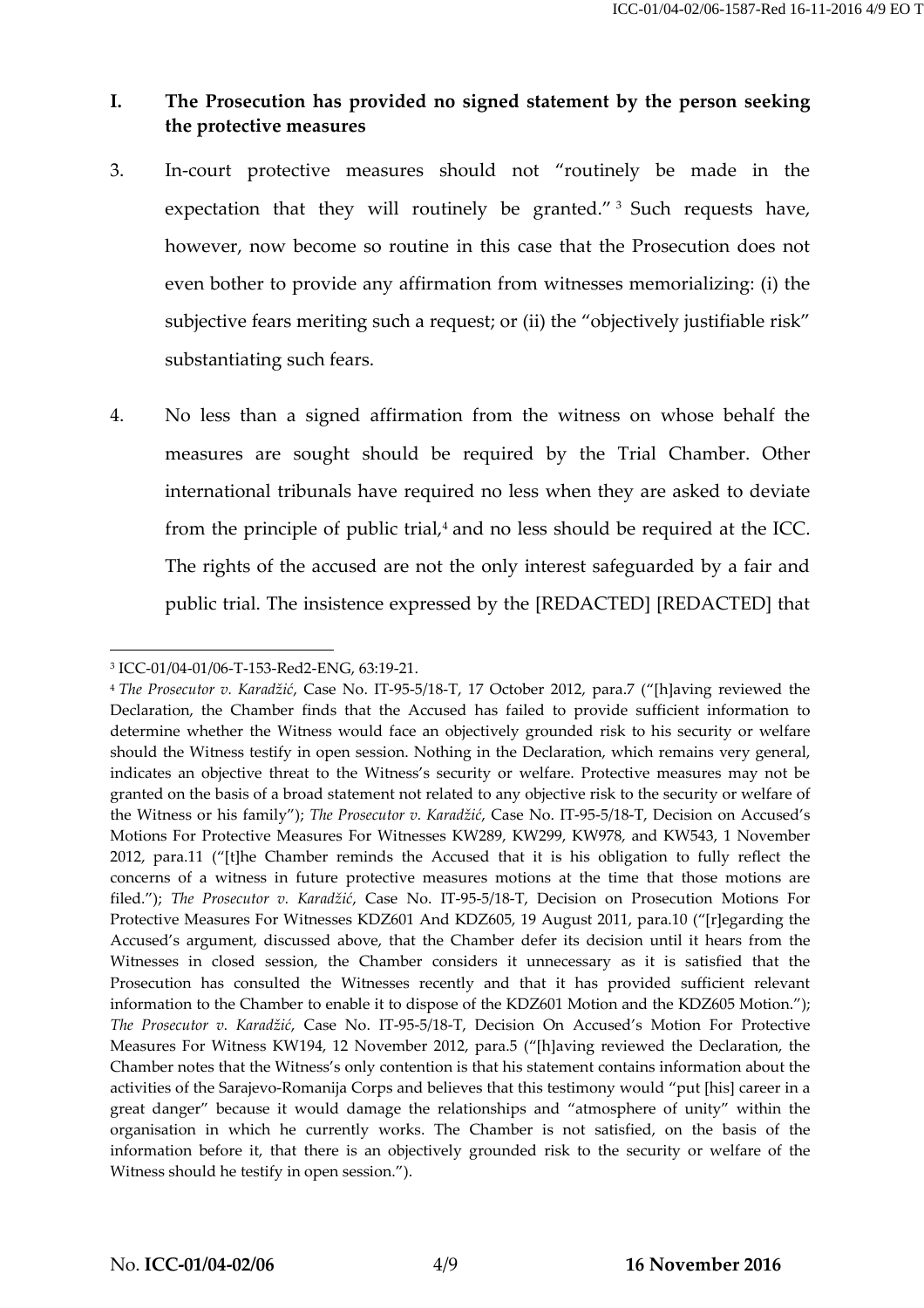such measures not come to be seen as routine ensures that witnesses approach their testimony with appropriate solemnity, and that the public at large has confidence in the quality of justice being done at a court far removed from their communities. The transparency of proceedings should be maintained unless – at the very least – the witness himself or herself expresses the concerns that are supposedly the basis for the Chamber deviating from its normal procedures.

- 5. Instead of relying on [REDACTED]'s own views, the Prosecution relies on farflung sources including: a statement of [REDACTED]'s [REDACTED] (a [REDACTED]) given in [REDACTED]; <sup>5</sup> a statement of trial witness [REDACTED] conducted over 11 days in The Hague in [REDACTED]; <sup>6</sup> and other sources dating back many years.
- 6. The only comment by [REDACTED] [REDACTED] in respect of these matters is presented in the form of what appears to be a summary (prepared on 10 October 2016) of an investigation note (prepared on [REDACTED]). <sup>7</sup> First, the Trial Chamber should not accept a summary of an investigation note as having any probative value in the absence of the original Investigation Note itself. Second, [REDACTED] gives no indication in the Investigation Note that the [REDACTED] at [REDACTED] in [REDACTED] threatened, pressured or intimidated anyone. Third, the Investigation Note contradicts [REDACTED]'s [REDACTED]'s ([REDACTED]) account of the alleged incident. [REDACTED] is reported to have told the investigators that [REDACTED] "had been [REDACTED]" by [REDACTED] in question, <sup>8</sup> whereas [REDACTED] [REDACTED] says that [REDACTED] only [REDACTED] in [REDACTED]

<sup>5</sup> Annex A, available in redacted form to the Defence as DRC-OTP-2066-0259.

<sup>6</sup> Annex K.

<sup>7</sup> Annex H.

<sup>8</sup> Annex H ("REDACTED reported that [REDACTED], [REDACTED], had been [REDACTED] the [REDACTED], [REDACTED], in the [REDACTED], by [REDACTED] [...]").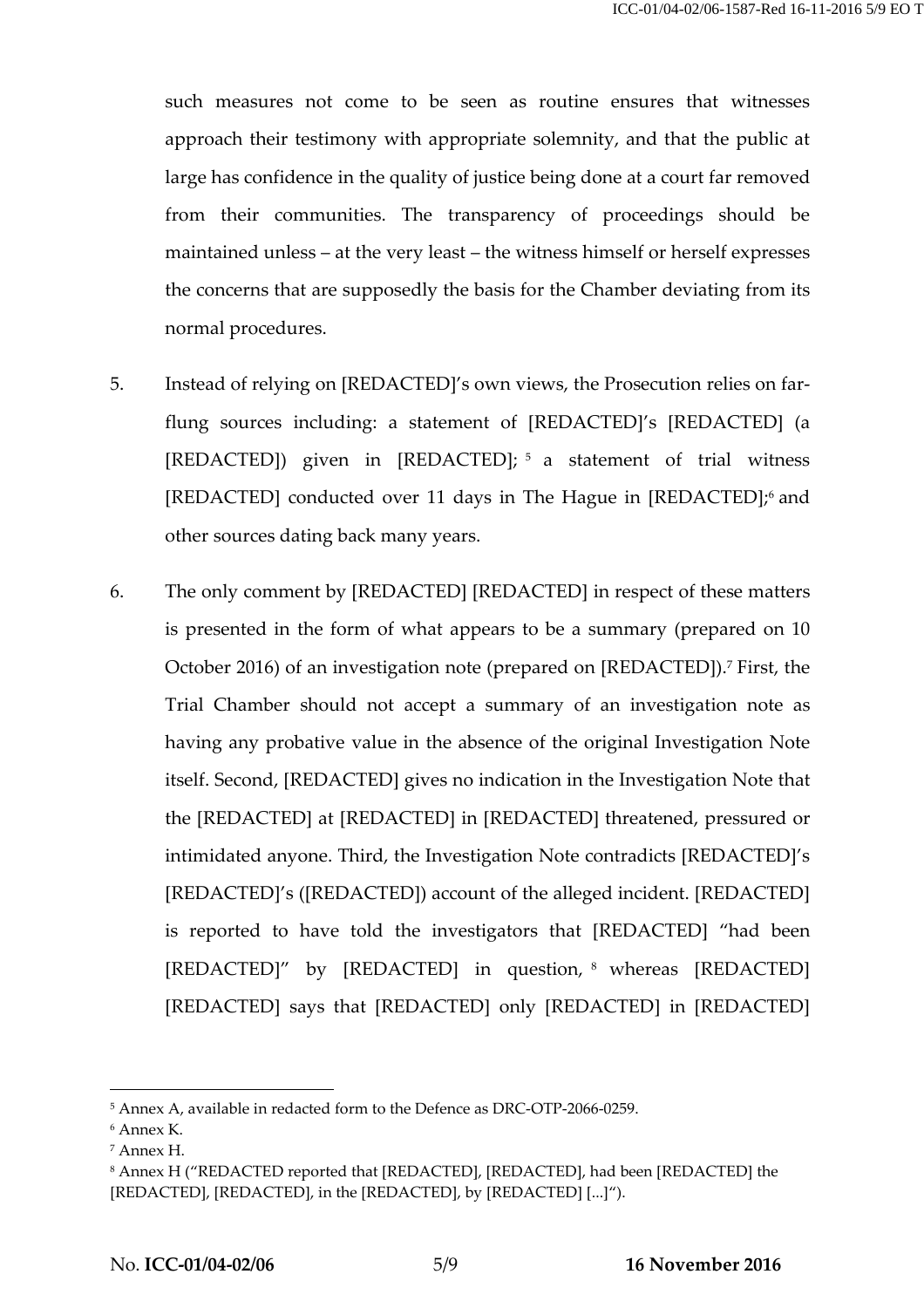about the [REDACTED]. <sup>9</sup> The discrepancy raises doubts about the reliability of the description of events that the Prosecution seeks to now characterize as constituting intimidation. In light of these discrepancies, and the absence of [REDACTED] himself previously interpreting this event as "intimidation", the least that should now be required is a declaration signed by the witness expressing his fears and describing the alleged basis for those fears.

7. The failure to provide a statement by the witness is exacerbated by the Prosecution's liberal reliance on *ex parte* annexes. The Defence is not in a position to comment on these materials, and the Trial Chamber does not have the benefit of *inter partes* submissions that might raise doubts about the reliability of those materials.

#### **II. The Prosecution fails to demonstrate an objectively justifiable risk**

- 8. The Prosecution cites two alleged incidents following [REDACTED]'s public testimony in [REDACTED] as constituting intimidation:
	- i. [REDACTED]; <sup>10</sup> and
	- ii. [REDACTED]. 11
- 9. The Prosecution also refers to two pieces of information that were available to the witness prior REDACTED]: alleged dissuasion by [REDACTED]; <sup>12</sup> and the witness's account of an alleged [REDACTED]. 13
- 10. The two events of which the witness was aware [REDACTED] provide no basis for in-court protective measures [REDACTED]. These events did not dissuade the witness from [REDACTED] much closer in time to these events, and about these events. The Defence would, incidentally, not object to hearing

<sup>9</sup> Annex A, DRC-OTP-2066-0259, para.12 ("[REDACTED]").

<sup>10</sup> Annex A, para.12 and Annex H.

<sup>11</sup> Annex A, para.13.

<sup>&</sup>lt;sup>12</sup> Prosecution Request, para.19, referring to Annex M, para.3.

<sup>&</sup>lt;sup>13</sup> Prosecution Request, para.19, referring to Annex N, p.70 to 75.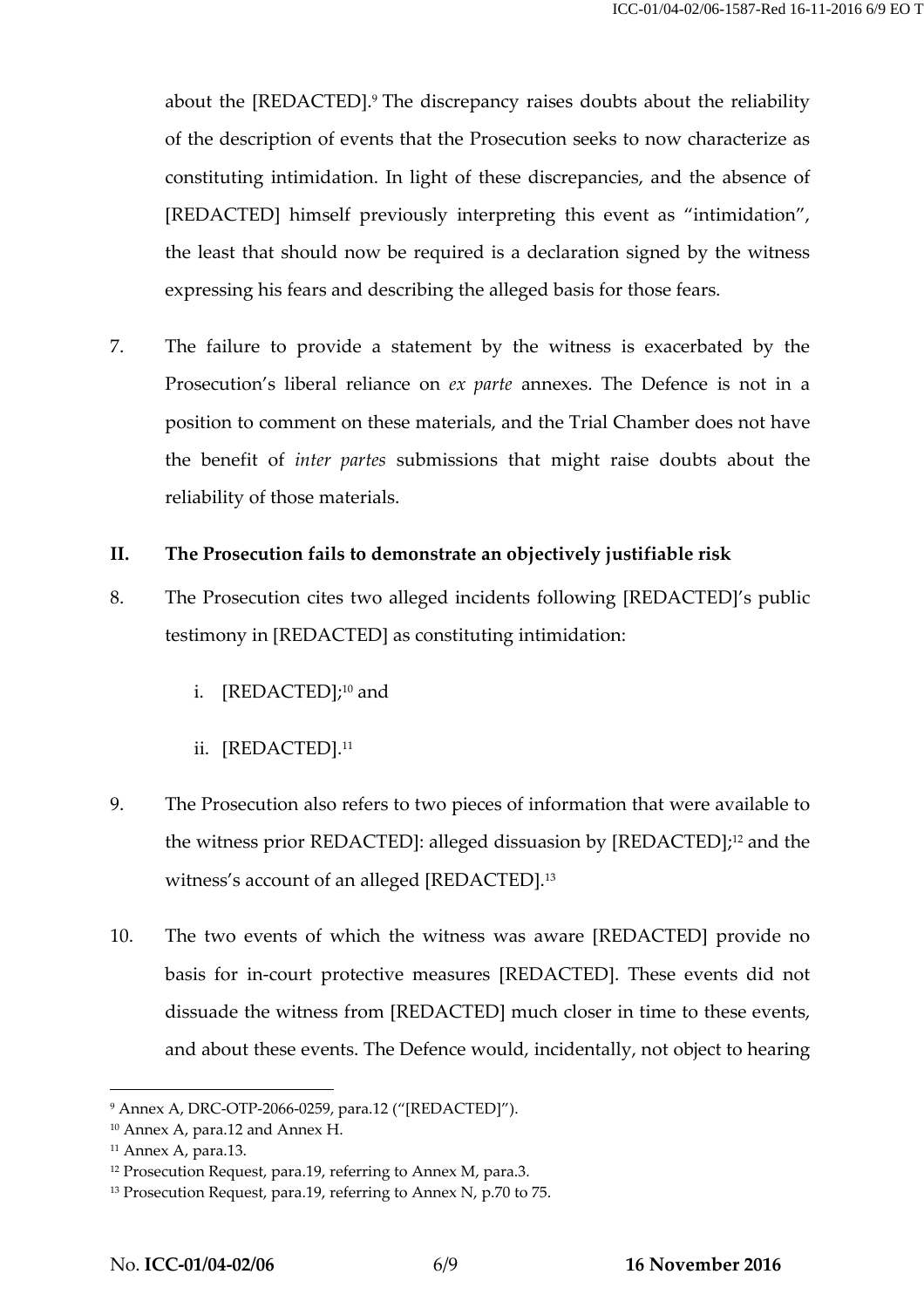the specific testimony about [REDACTED] in private session. This would be a much less intrusive witness protection measure and preserve the public nature of the proceedings to a much greater degree.

11. The two [REDACTED] events do not, based on the information provided, constitute intimidation. The information provided shows only that [REDACTED]. The Prosecution's definition of "intimidation" means that any criticism of [REDACTED] proceedings justifies private session. Such a view is not in the interests of justice, and undermines the mission of the ICC.

## **III. No credible evidence of post-testimonial intimidation has ever been put before the Trial Chamber, particularly in respect of "crime-base" witnesses**

- 12. No information, as far as the Defence has been made aware, has been placed before the Trial Chamber of post-testimonial intimidation of any crime-base witness. The only citation in support of this claim provided by the Prosecution is a reference to a victims representative's submission that includes three paragraphs that are "[REDACTED]". <sup>14</sup> The Defence has no information as to the timing or nature of this alleged intimidation. The Defence suggests that these claims should be closely scrutinized to ascertain whether these reports, whatever they may be, are indicative in any way of an enhanced risk for [REDACTED].
- 13. The Prosecution's reliance <sup>15</sup> on allegations of witness interference by Mr Ntaganda himself is misplaced. Those allegations concern alleged attempts to influence, in advance of their testimony, two [REDACTED]. These allegations, concerning conduct that occurred more than two years ago and for which strong restrictive measures have been, and still are, in place, provide no justification for in-court protective measures designed to reduce the risk of

<sup>14</sup> Request, para. 18, citing ICC-01/04-02/06-1160-Red2, fn. 18, citing ICC-01/04-02/06-977-Conf-Red, paras. 13-20.

<sup>15</sup> Request, para. 18.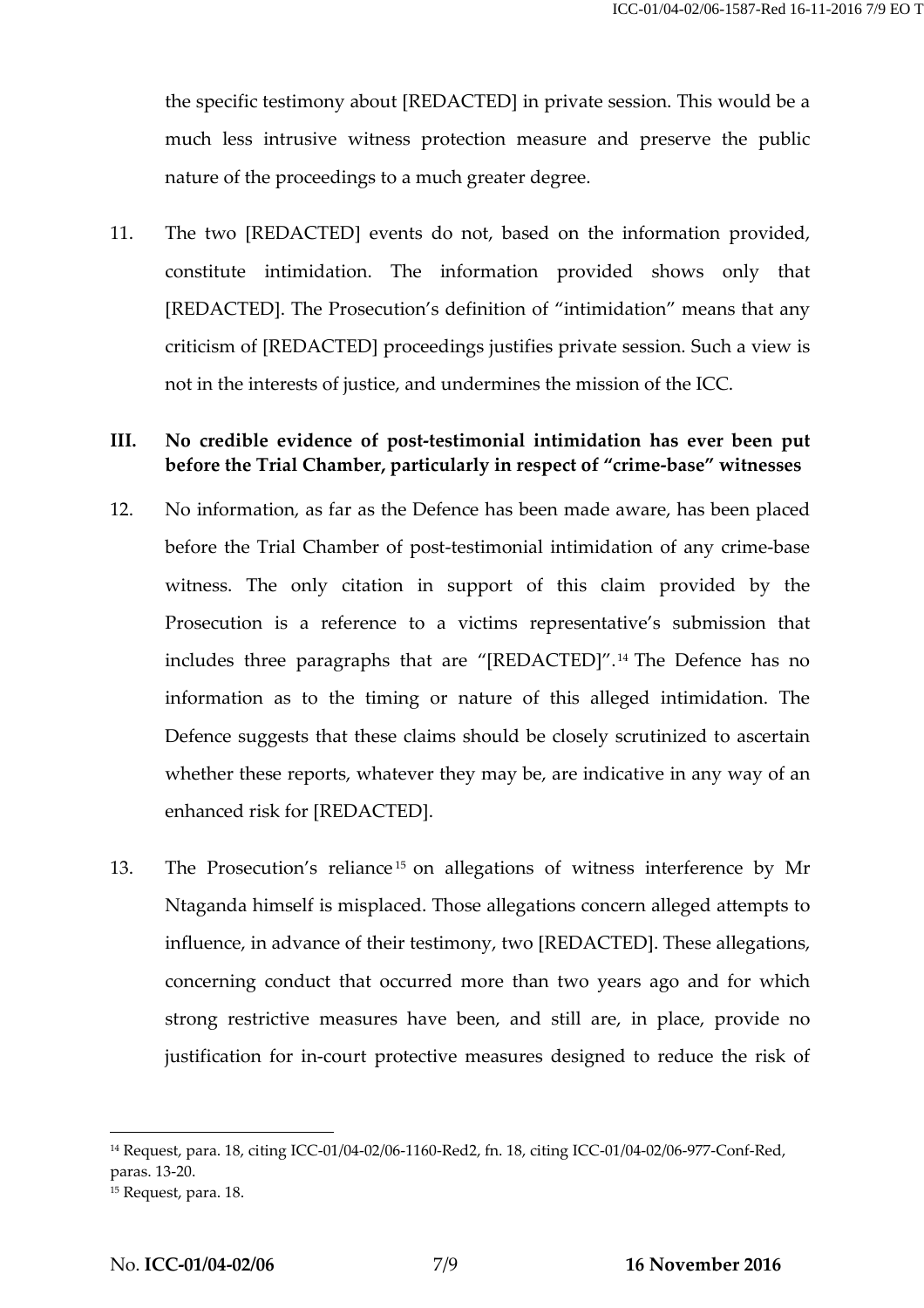post-testimonial retribution against a crime-base witness who has already testified about these same matters in public.

### **IV. Annexed investigation notes**

14. The Defence objects, as indicated above, to the Prosecution's practice of preparing summarized versions of Investigation Notes. Annexes H and M are investigation notes dated 10 October 2016 that appear to be based on investigation notes created in [REDACTED] and [REDACTED], respectively. If there is sensitive or non-disclosable information in those notes, then the appropriate procedure is to redact any such information and to disclose such notes in accordance with deadlines set by the Chamber, i.e. 2 March 2015. No justification has been offered by the Prosecution for the late disclosure and for its practice or re-writing contemporaneous investigation notes for the purposes of disclosure or substantiating motions. In the absence of any such justification, the Trial Chamber is requested to decline to accord any weight to these notes, or to order the Prosecution to disclose the original notes in redacted form without delay.

### **CONFIDENTIALITY**

15. Pursuant to Regulations 23*bis* (1) and (2) of the Regulations of the Court, this Defence Response is classified as confidential, as it responds to a filing bearing the same classification.